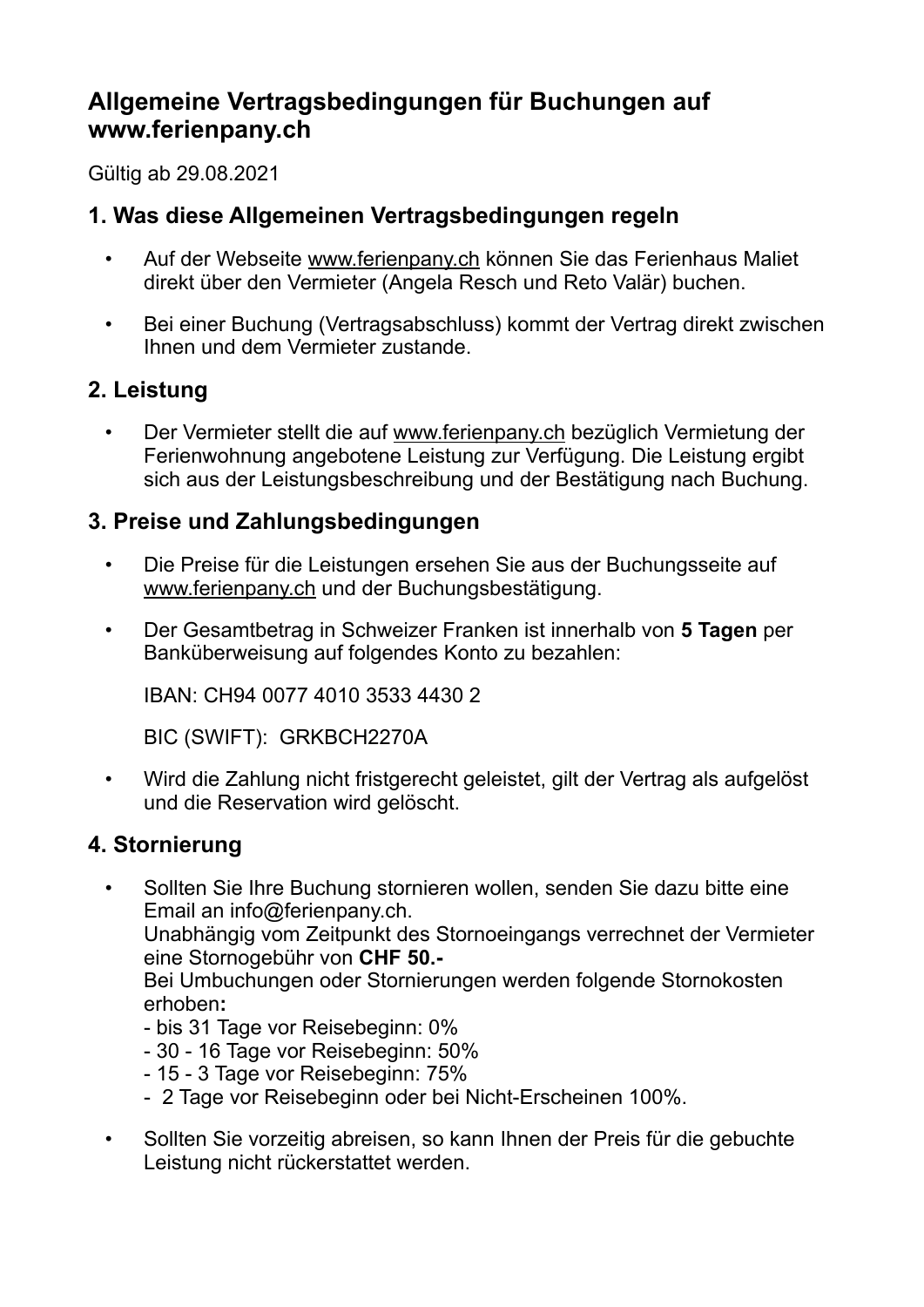# **5. Haftung des Vermieters**

• Haftungsausschlüsse: Der Vermieter haftet nicht, wenn die Nichterfüllung oder die nicht gehörige Erfüllung des Vertrages auf folgende Ursachen zurückzuführen ist:

a) auf Versäumnisse Ihrerseits vor oder während der Reise; b) auf höhere Gewalt oder auf ein Ereignis, welches der Vermieter und deren Hilfspersonen nicht vorhersehen oder abwenden konnten. In diesen Fällen ist jegliche Schadenersatzpflicht des Vermieters ausgeschlossen.

• Wertgegenstände, Bargeld, Schmuck, Kreditkarten usw.: Für die sichere Aufbewahrung dieser Gegenstände sind Sie selber verantwortlich. Bei Diebstahl, Verlust, Beschädigung, Zerstörung oder Missbrauch usw. haftet der Vermieter nicht.

# **6. Haftung des Mieters**

• Für Schäden am Mietobjekt oder der Einrichtung, die nachweislich während des Aufenthaltes durch Sie verursacht werden, müssen Sie vollumfänglich aufkommen. Allfällige Schäden sind dem Vermieter oder dessen Vertreter bei der Schlüsselübergabe vor Abreise zu melden. Es ist im Ermessen des Vermieters oder seines Vertreters die Kaution oder Teile davon zur Begleichung von Schäden einzubehalten.

## **7. Einreise-, Visa- und Gesundheitsvorschriften**

• Sie sind für die Beschaffung und Einhaltung der Einreise-, Visa- und Gesundheitsvorschriften selber verantwortlich.

### **8. Datenschutz**

• Die Datenschutzbestimmungen der Vermieters kommen zur Anwendung.

### **9. Anwendbares Recht und Gerichtsstand**

• Auf die Rechtsbeziehungen zwischen Ihnen und dem Vermieter ist ausschliesslich schweizerisches Recht anwendbar. Für Klagen gegen den Vermieter wird als ausschliesslicher Gerichtsstand der Sitz des Vermieters vereinbart. Der Vermieter kann den Kunden an dessen Wohnsitz oder am Sitz des Vermieters einklagen.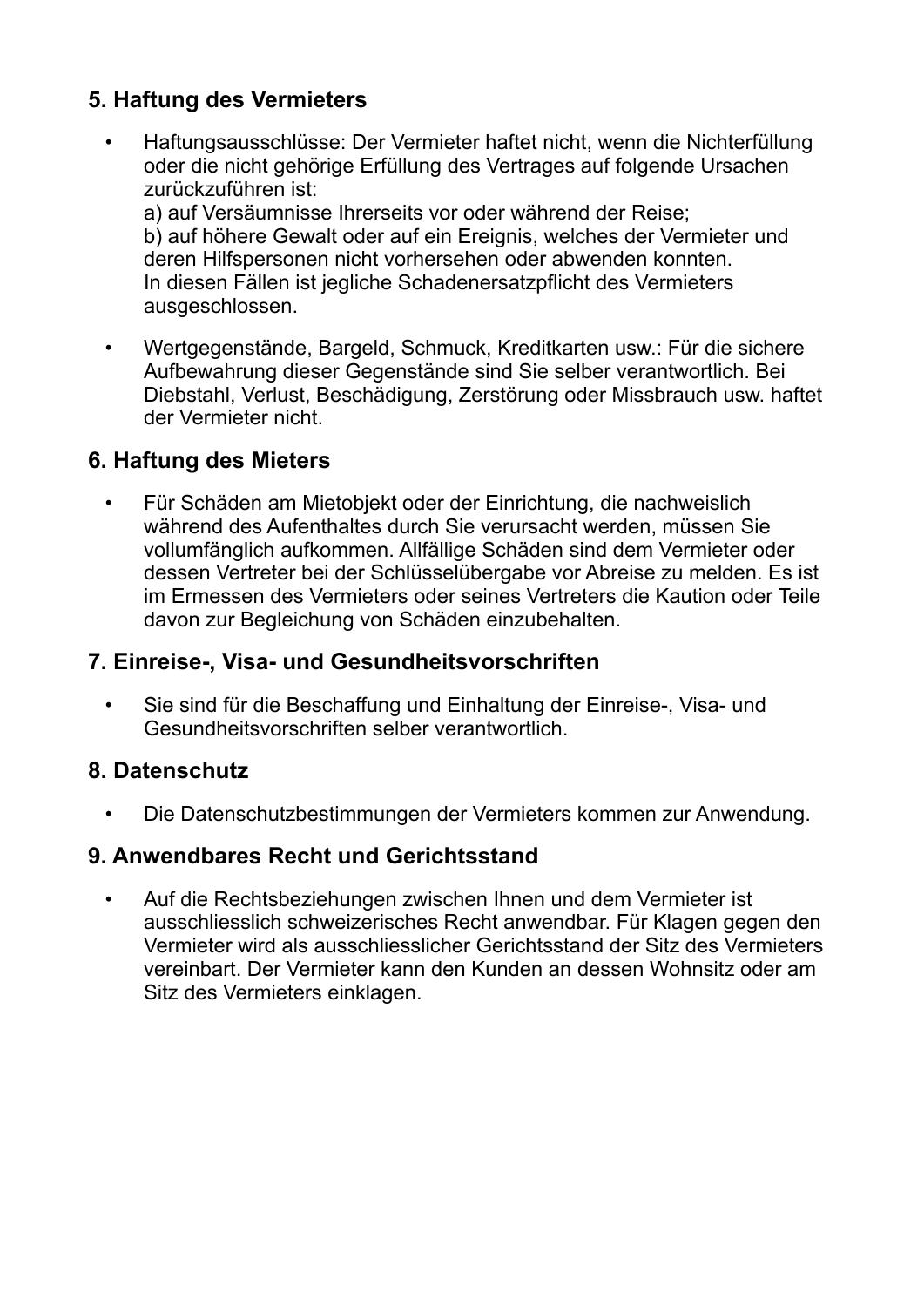# **General Contract Conditions for bookings made through www.ferienpany.ch**

Valid from 29.08.2021

## **1. What these general contract and travel conditions regulate**

- On www[.ferienpany.ch](http://ferienpany.ch) you can directly book the Holiday Home Maliet via the landlords (Angela Resch und Reto Valär).
- When making a booking (closing a contract) the contract is concluded directly between you and the landlords.

### **2. Services**

• The landlord provides the services offered on www.ferienpany.ch for renting out the holiday home. The service results from the service description and the confirmation after booking.

### **3. Prices and payment**

- The prices for the services can be found on the booking page at www.ferienpany.ch and the booking confirmation.
- The total amount in Swiss Francs is to be paid within 5 days by bank transfer to the following account:

IBAN: CH94 0077 4010 3533 4430 2

BIC (SWIFT): GRKBCH2270A

- If the payment is not made on time, the contract is deemed to be terminated and the reservation is deleted.
- **Bank fees which may possibly arise due to the exchange of a foreign currency into Swiss francs are your responsibility.**

### **4. Cancellation/Withdrawal**

- If you want to cancel your booking, please send an email to [info@ferienpany.ch.](mailto:info@ferienpany.ch) Regardless of the moment of receipt of the cancellation, the landlord charges a cancellation fee of CHF 50.-
- In the event of rebooking or cancellations, the following cancellation costs will be charged:
	- up to 31 days before the start of the stay: 0%
	- 30 16 days before the start of the stay: 50%
	- 15 3 days before the start of the stay: 75%
	- 2 days before the start of the stay or in the event of no-show 100%
	- In case you leave early there will not be any reimbursements.